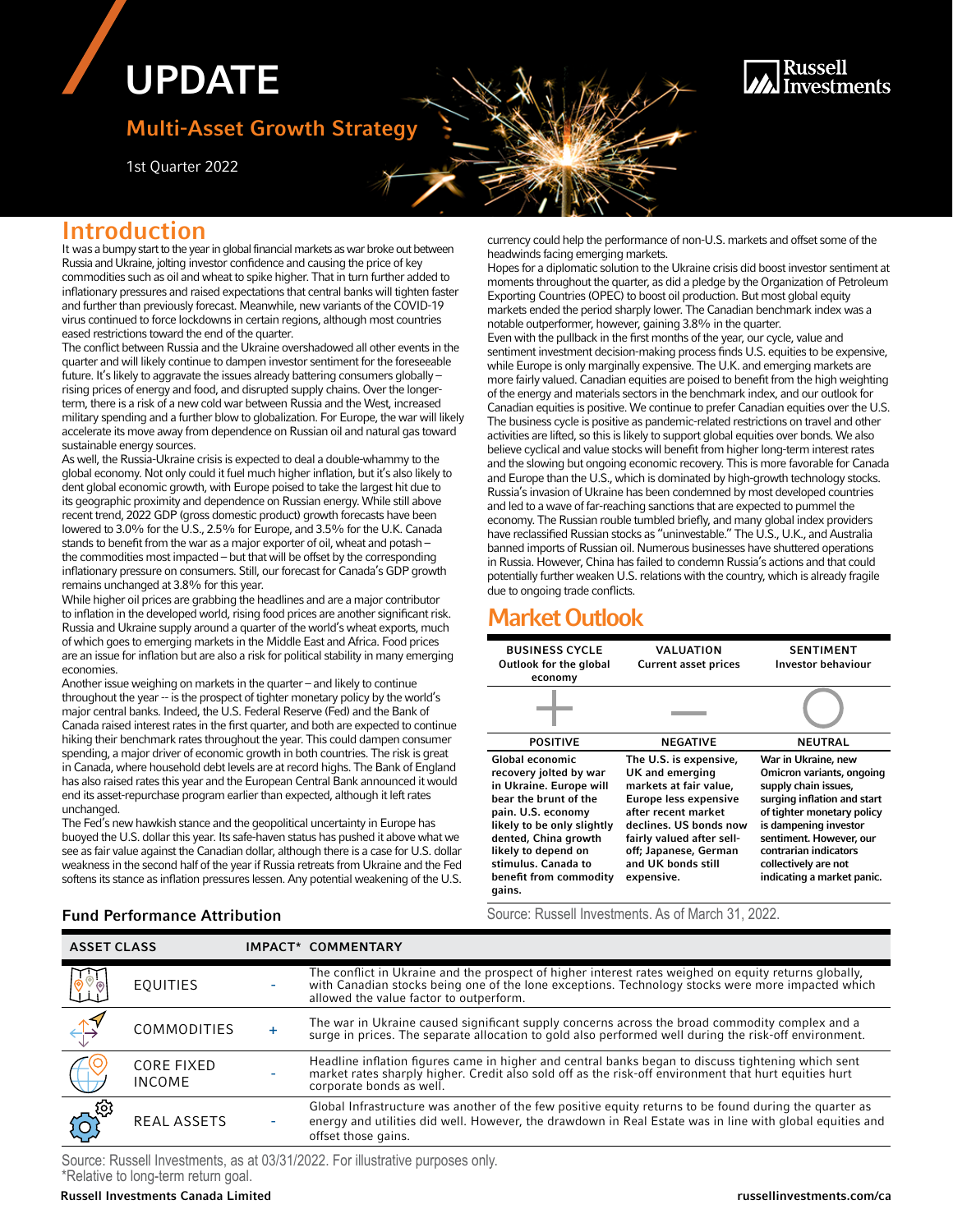# Multi-Asset Growth Strategy Multi-Asset Growth Strategy



# Goal:

Growth

Long-Term Return Target: Consumer Price Index (CPI) + 5%

There is no guarantee the stated goals and objectives will be met.

POSITIONING CHANGES – The portfolio holds a reduced duration relative to benchmark but as yields rose sharply the relative duration underweight was reduced. Yields no longer look abnormally low and markets have potentially fully priced the amount of tightening central banks can do. Also, partially because of the higher interest rates and a flattening of the yield curve, there are increased concerns around economic growth. This would warrant higher duration levels to hedge against potential further drawdowns of risk assets. This was done by increasing the duration levels of the underlying pools as well as shifting some allocation out of unconstrained fixed income and into core bonds.

The portfolio also adjusted its positioning targets in commodities higher and in international equity lower. Despite the substantial rally in commodities relative to global equity, this decision was to keep exposures at current levels instead of rebalancing back to the prior targets. While commodities have had an impressive run and may be due to pull back, there are very strong structural tailwinds that could keep prices elevated. Further, the exposure to commodities could provide a hedge against escalation in Ukraine as increased aggression or a prolonged war is likely to cause increased supply disruptions.

#### SUB-ADVISER CHANGES

There were no sub-adviser changes during the period.

| <b>ASSET ALLOCATION</b>          | Q1      | 04       |
|----------------------------------|---------|----------|
| <b>FIXED INCOME</b>              | 26.5%   | 26.3%    |
| <b>Government Bonds</b>          | $5.3\%$ | 5.2%     |
| Investment Grade Credit          | $3.1\%$ | 2.9%     |
| <b>Inflation Linked Bonds</b>    | $2.0\%$ | 1.9%     |
| High Yield Credit                | $3.7\%$ | $4.0\%$  |
| Convertible Bonds                | $7.3\%$ | $7.0\%$  |
| <b>Emerging Markets Bonds</b>    | $1.8\%$ | $1.5\%$  |
| Securitized Credit               | $3.3\%$ | $3.8\%$  |
| <b>EOUITIES</b>                  | 52.1%   | 53.1%    |
| <b>Canadian Equities</b>         | 5.7%    | 5.6%     |
| U.S. Equities                    | 21.3%   | 21.4%    |
| <b>EMEA Equities</b>             | 13.3%   | $14.2\%$ |
| Asia & Pacific Equities          | $6.8\%$ | 6.7%     |
| <b>Emerging Markets Equities</b> | $5.0\%$ | $5.2\%$  |
| <b>REAL ASSETS</b>               | 19.0%   | 18.6%    |
| Listed Infrastructure            | 5.1%    | 5.0%     |
| Listed Real Estate               | $7.0\%$ | 6.9%     |
| Commodities                      | $6.8\%$ | $6.6\%$  |
| <b>CASH &amp; OTHER</b>          | 2.4%    | $2.0\%$  |

Source: Russell Investments. Data as of March 31, 2022. May not add to 100% due to rounding.

RUSSELL INVESTMENTS POSITIONING STRATEGIES – The weighting of this allocation will remain constant at 2%, but the underlying strategies will vary. At the end of the quarter, the strategies within the allocation were the following:

CAD HEDGE^ – Higher commodity prices and hawkish central bank expectations led the Canadian dollar (CAD) higher during the quarter. The CAD still looks potentially cheap based on current commodity prices.

HIGH YIELD CREDIT DEFAULT SWAPS\* – The protection against the high yield exposure in the core fixed income portfolio was reduced as high yield positions were lowered and spreads moved wider. However, some protection is still in place as potential further widening in spreads is possible.

- ^ Using another financial instrument or strategy to offset the risk of any negative price movement.
- \* A type of insurance contract on fixed income securities that will compensate the buyer in the event of loan default.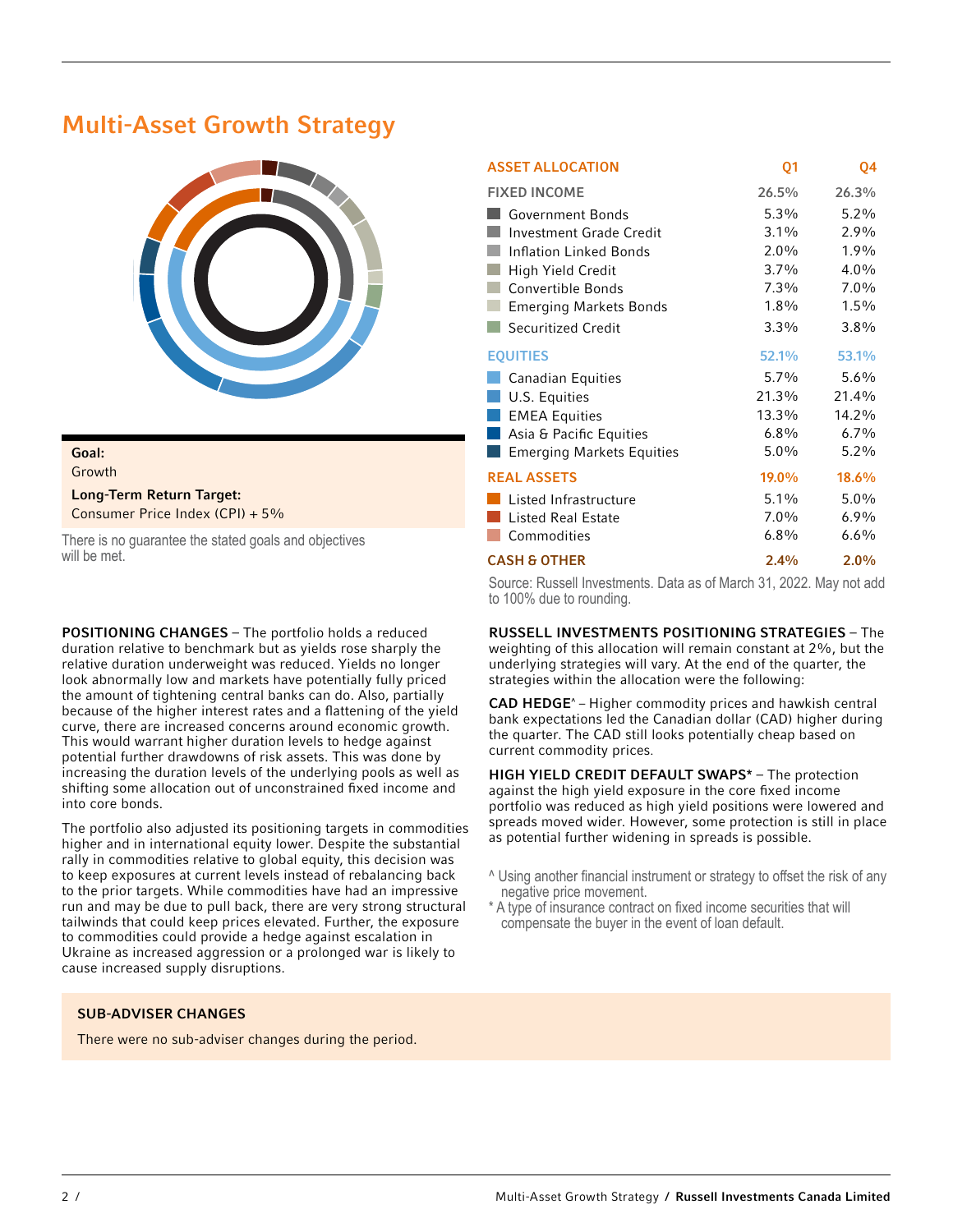# Multi-Asset Growth Strategy (MAGS)

(Series F)

#### Performance net of fees



Source: Russell Investments. As of March 31, 2022. MAGS benchmark is MSCI World Index. But as it is an absolute return-oriented fund, its performance is being compared in the chart against its long-term return goal to exceed the level of inflation, or Consumer Price Index (CPI), plus 5%. The dotted lines show the potential target returns over the long term under different levels of inflation. The red line assumes no inflation (5% return target) and the grey line assumes inflation at 4% (9% return target). The dark blue line would be our most likely target level which assumes inflation is at 2% and therefore the target return is 7%. This is assumed to be the most likely outcome as 2% is the Bank of Canada's long-term inflation target.

## Rolling 12-Month Volatility (Series F)



Source: Russell Investments, as of March 31, 2022. The chart aims to illustrate how the volatility of MAGS is targeted to be two-thirds the volatility of the broad market as defined by the MSCI World Index.

All Performance shown is for Series F. Series F is a wrap or fee-for-service program and as such, the performance shown does not include the advisory fee paid by the investor to the dealer that would have reduced returns. Other series of units of the fund are subject to higher management fees and/or expenses which result in lower returns for those series than cited above. Indexes are unmanaged and cannot be invested in directly.<br>Past performance is not indicative of future results.

Volatility is measured by standard deviation. Standard Deviation is a statistical measure of the degree to which an individual value in a probability distribution tends to vary from the mean of the distribution. The greater the degree of dispersion, the greater the risk.